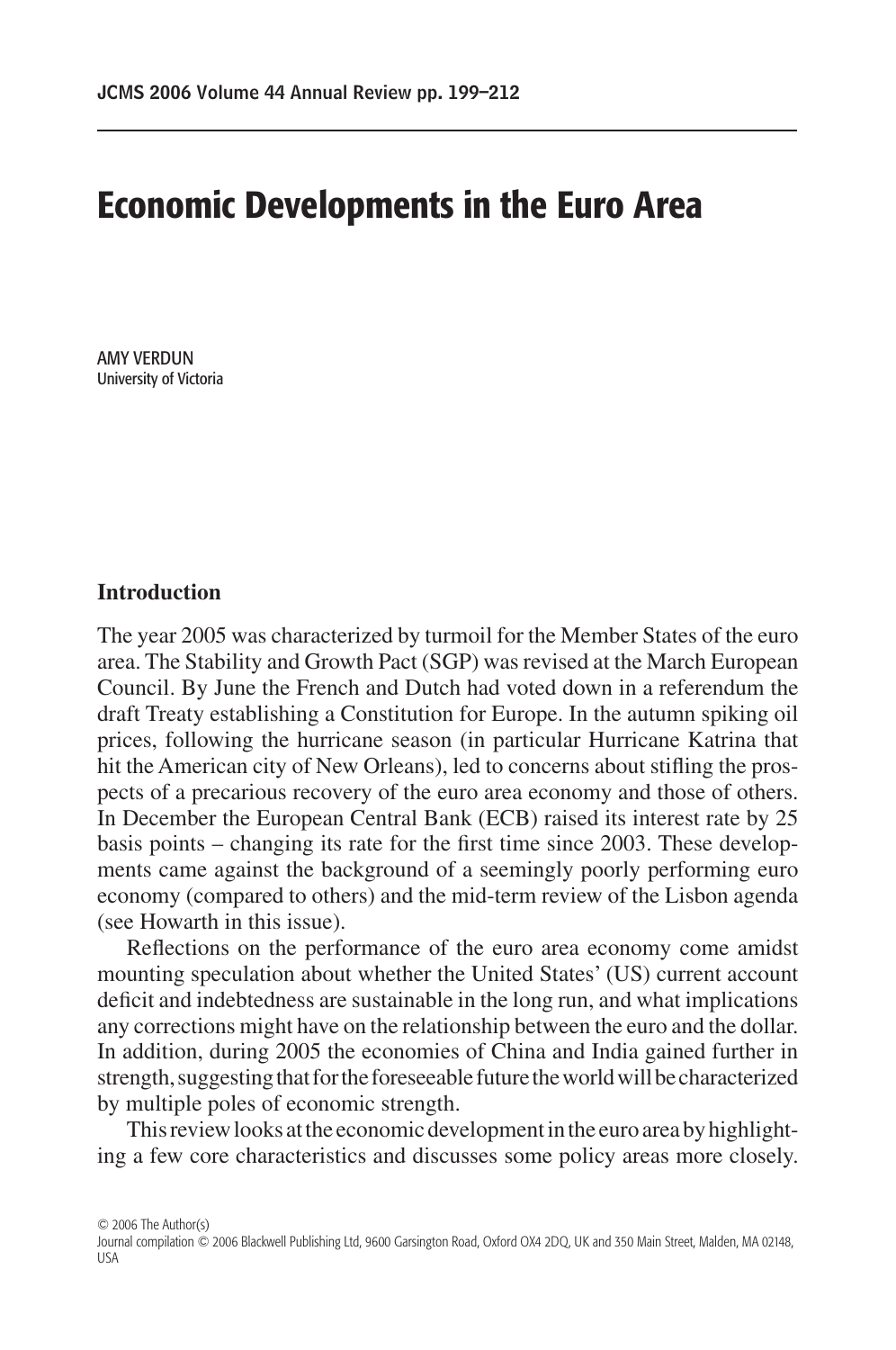The first section provides some key economic performance indicators. The second discusses developments surrounding the SGP, particularly the March reform. Next, the review examines the policy of the ECB, before reviewing the external dimension of the euro. It closes with a brief summary and outlook for 2006.

## **I. Main Economic Indicators**

In September, the International Monetary Fund (IMF) reported that the average rate of *economic growth* for advanced economies in the years 2004 and 2005 remained largely unchanged, from the previous forecast, at respectively 3.3 per cent and 2.5 per cent annual change of gross domestic product (GDP) (IMF, 2005; see also Table 1). The euro area, however, continues to show a weaker than average performance compared to the advanced economies as a whole (lagging behind by about 1 per cent, i.e. 2.0 per cent (2004) and 1.2 per cent (2005)). Not surprisingly, the euro area performed worse with regard to other leading nations. For example, GDP in the United States was 4.2 per cent (2004) and 3.5 per cent (2005), and even Japan, which had experienced slow growth in the previous decade, stood at 2.7 per cent (2004) and 2.0 per cent (2005). Furthermore, even the EU as a whole performed better than the euro area, 2.5 per cent (2004) and 1.6 per cent (2005).

|                                    | Projections |      |      |      |  |  |  |
|------------------------------------|-------------|------|------|------|--|--|--|
|                                    | 2003        | 2004 | 2005 | 2006 |  |  |  |
| World output                       | 4.0         | 5.1  | 4.3  | 4.3  |  |  |  |
| Advanced economies                 | 1.9         | 3.3  | 2.5  | 2.7  |  |  |  |
| <b>United States</b>               | 2.7         | 4.2  | 3.5  | 3.3  |  |  |  |
| Euro area                          | 0.7         | 2.0  | 1.2  | 1.8  |  |  |  |
| Japan                              | 1.4         | 2.7  | 2.0  | 2.0  |  |  |  |
| United Kingdom                     | 2.5         | 3.2  | 1.9  | 2.2  |  |  |  |
| Canada                             | 2.0         | 2.9  | 2.9  | 3.9  |  |  |  |
| Other advance economies            | 2.5         | 4.4  | 3.2  | 3.9  |  |  |  |
| Central and eastern Europe         | 4.6         | 6.5  | 4.3  | 4.6  |  |  |  |
| Commonwealth of Independent States | 7.9         | 8.4  | 6.0  | 5.7  |  |  |  |
| China                              | 9.5         | 9.5  | 9.0  | 8.2  |  |  |  |
| India                              | 7.4         | 7.3  | 7.1  | 6.3  |  |  |  |
| European Union                     | 1.3         | 2.5  | 1.6  | 2.1  |  |  |  |
|                                    |             |      |      |      |  |  |  |

Table 1: Overview of World Economic Outlook Projections in Annual % Change

*Source:* IMF (2005).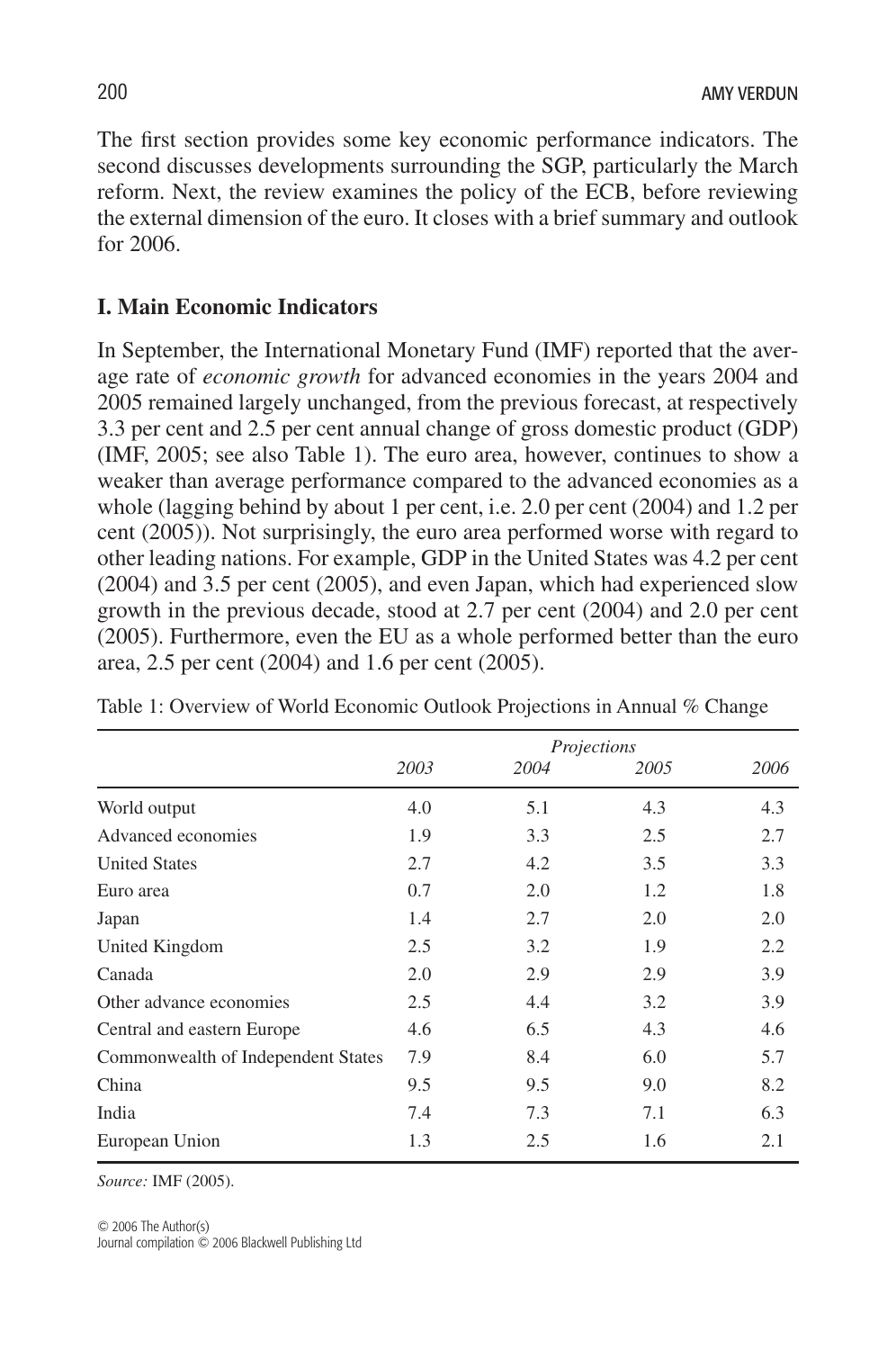In December the Organization for Economic Co-operation and Development (OECD) estimated euro area GDP growth for 2005 at only 1.4 per cent, compared with 3.6 per cent for the US, 2.4 per cent for Japan and 3.0 per cent for Canada (OECD, 2005). As was the case last year (Grimwade, 2005, p. 183) the large economies of the euro area were still underperforming (Germany and Italy) or not performing much above the average (France). The OECD estimated the growth in GDP at market prices in 2005 for Germany at 1.1 per cent, France 1.6 per cent, and Italy even as low as 0.2 per cent. The countries in the EU-15 not part of the euro area did a little better. For example, growth in the United Kingdom (UK) was estimated at 1.7 per cent, Denmark at 3.0 per cent and Sweden at 2.4 per cent of GDP at market prices. Table 2 sets out the latest estimates of the European Commission for GDP growth in the euro area plus Denmark, Sweden and the UK and the forecast for 2006.

|                                           | 1991-2000 | 2001 | 2002 | 2003   | 2004 | 2005 | 2006 |
|-------------------------------------------|-----------|------|------|--------|------|------|------|
| Euro area Member States:                  |           |      |      |        |      |      |      |
| Belgium                                   | 2.1       | 1.0  | 1.5  | 0.9    | 2.6  | 1.4  | 2.1  |
| Germany                                   | 2.1       | 1.2  | 0.1  | $-0.2$ | 1.6  | 0.8  | 1.2  |
| Greece                                    | 2.3       | 4.6  | 3.8  | 4.6    | 4.7  | 3.5  | 3.4  |
| Spain                                     | 2.8       | 3.5  | 2.7  | 3.0    | 3.1  | 3.4  | 3.2  |
| France                                    | 2.1       | 2.1  | 1.2  | 0.8    | 2.3  | 1.5  | 1.8  |
| Ireland                                   | 7.1       | 6.2  | 6.1  | 4.4    | 4.5  | 4.4  | 4.8  |
| Italy                                     | 1.6       | 1.8  | 0.4  | 0.3    | 1.2  | 0.2  | 1.5  |
| Luxembourg                                | 5.5       | 1.5  | 2.5  | 2.9    | 4.5  | 4.2  | 4.4  |
| Netherlands                               | 2.9       | 1.4  | 0.1  | $-0.1$ | 1.7  | 0.5  | 2.0  |
| Austria                                   | 2.6       | 0.8  | 1.0  | 1.4    | 2.4  | 1.7  | 1.9  |
| Portugal                                  | 2.9       | 2.0  | 0.5  | $-1.2$ | 1.2  | 0.4  | 0.8  |
| Finland                                   | 1.8       | 1.0  | 2.2  | 2.4    | 3.6  | 1.9  | 3.5  |
| Euro area                                 | 2.2       | 1.9  | 0.9  | 0.7    | 2.1  | 1.3  | 1.9  |
| Non-euro area Member States of the EU-15: |           |      |      |        |      |      |      |
| Denmark                                   | 2.6       | 0.7  | 0.5  | 0.6    | 2.1  | 2.7  | 2.3  |
| Sweden                                    | 2.0       | 1.0  | 2.0  | 1.5    | 3.6  | 2.5  | 3.0  |
| UK                                        | 2.5       | 2.2  | 2.0  | 2.5    | 3.2  | 1.6  | 2.3  |
| EU-15                                     | 2.2       | 1.9  | 1.1  | 1.1    | 2.3  | 1.4  | 2.0  |

Table 2: Annual Average % Change in GDP at 1995 Prices for the EU-15, 1991– 2006

*Source:* Commission (2005a).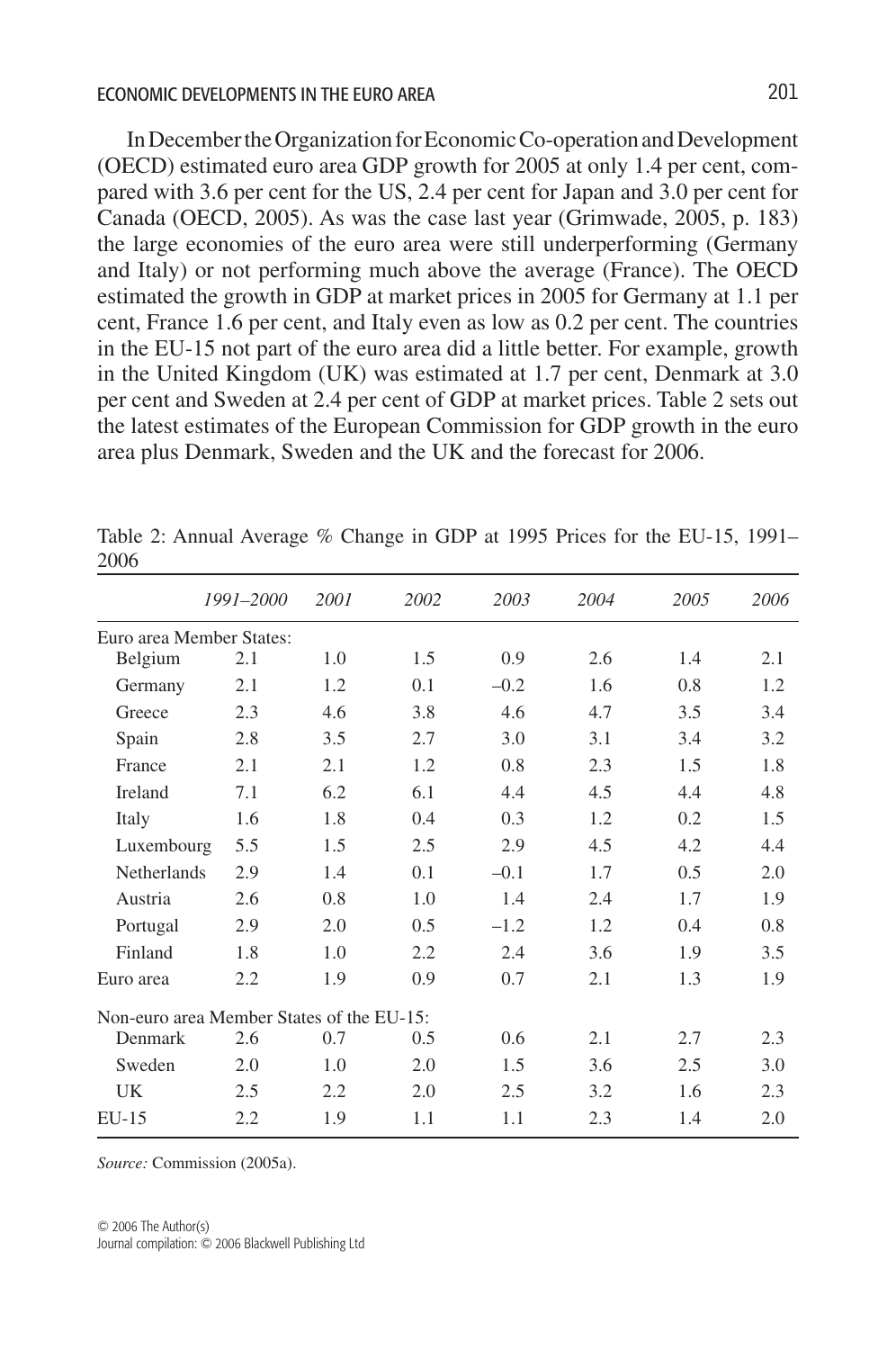The *employment* situation also continued to improve, as had been the case in 2004. Stronger economic growth, in particular in the latter part of 2005, contributed significantly to the improved employment performance and forecast. Table 3 again shows stronger employment performance for the non-euro area Member States than those in the euro area. In the case of employment, the trend is even stronger than with regard to GDP growth. Again the difference is caused mostly (but not only) by poor performance of the larger Member States. Note the continuing buoyancy of Ireland, but also the strong performance of Austria and the Netherlands. High unemployment still exists in Germany, France, Spain and Greece. The situation in Germany looks to improve slightly next year.

Looking at the harmonized index of consumer prices, we find that *inflation rates* in the countries of the euro area continue to diverge a little, but still remain low (the average at about 2.3 per cent with the maximum at just over 3.7 per

|                                           | 1991-2000 | 2001 | 2002 | 2003 | 2004 | 2005 | 2006 |
|-------------------------------------------|-----------|------|------|------|------|------|------|
| Euro area Member States:                  |           |      |      |      |      |      |      |
| Belgium                                   | 8.5       | 6.7  | 7.3  | 8.0  | 7.9  | 8.0  | 7.9  |
| Germany                                   | 7.7       | 7.4  | 8.2  | 9.0  | 9.5  | 9.5  | 9.3  |
| Greece                                    | 9.5       | 10.8 | 10.3 | 9.7  | 10.5 | 10.4 | 10.0 |
| Spain                                     | 16.0      | 10.8 | 11.5 | 11.5 | 11.0 | 9.2  | 8.5  |
| France                                    | 10.7      | 8.4  | 8.9  | 9.5  | 9.6  | 9.6  | 9.3  |
| <b>Ireland</b>                            | 11.1      | 3.8  | 4.3  | 4.6  | 4.5  | 4.3  | 4.4  |
| Italy                                     | 10.4      | 9.1  | 8.6  | 8.4  | 8.0  | 7.7  | 7.6  |
| Luxembourg                                | 2.5       | 2.1  | 2.8  | 3.7  | 4.8  | 5.3  | 5.6  |
| <b>Netherlands</b>                        | 5.1       | 2.2  | 2.8  | 3.7  | 4.6  | 5.1  | 4.9  |
| Austria                                   | 3.9       | 3.6  | 4.2  | 4.3  | 4.8  | 5.0  | 5.0  |
| Portugal                                  | 5.6       | 4.0  | 5.0  | 6.3  | 6.7  | 7.4  | 7.7  |
| Finland                                   | 12.5      | 9.1  | 9.1  | 9.0  | 8.8  | 8.4  | 7.8  |
| Euro Area                                 | 9.6       | 7.9  | 8.3  | 8.7  | 8.9  | 8.6  | 8.4  |
| Non-euro area Member States of the EU-15: |           |      |      |      |      |      |      |
| Denmark                                   | 6.6       | 4.3  | 4.6  | 5.6  | 5.4  | 4.6  | 4.2  |
| Sweden                                    | 7.6       | 4.9  | 4.9  | 5.6  | 6.3  | 6.8  | 5.9  |
| UK                                        | 7.9       | 5.0  | 5.1  | 4.9  | 4.7  | 4.6  | 4.9  |
| $EU-15$                                   | 9.2       | 7.2  | 7.6  | 7.9  | 8.1  | 7.9  | 7.7  |
|                                           |           |      |      |      |      |      |      |

Table 3: % Share of the Civilian Labour Force Unemployed in the EU-15, 1991– 2006

*Source:* Commission (2005a).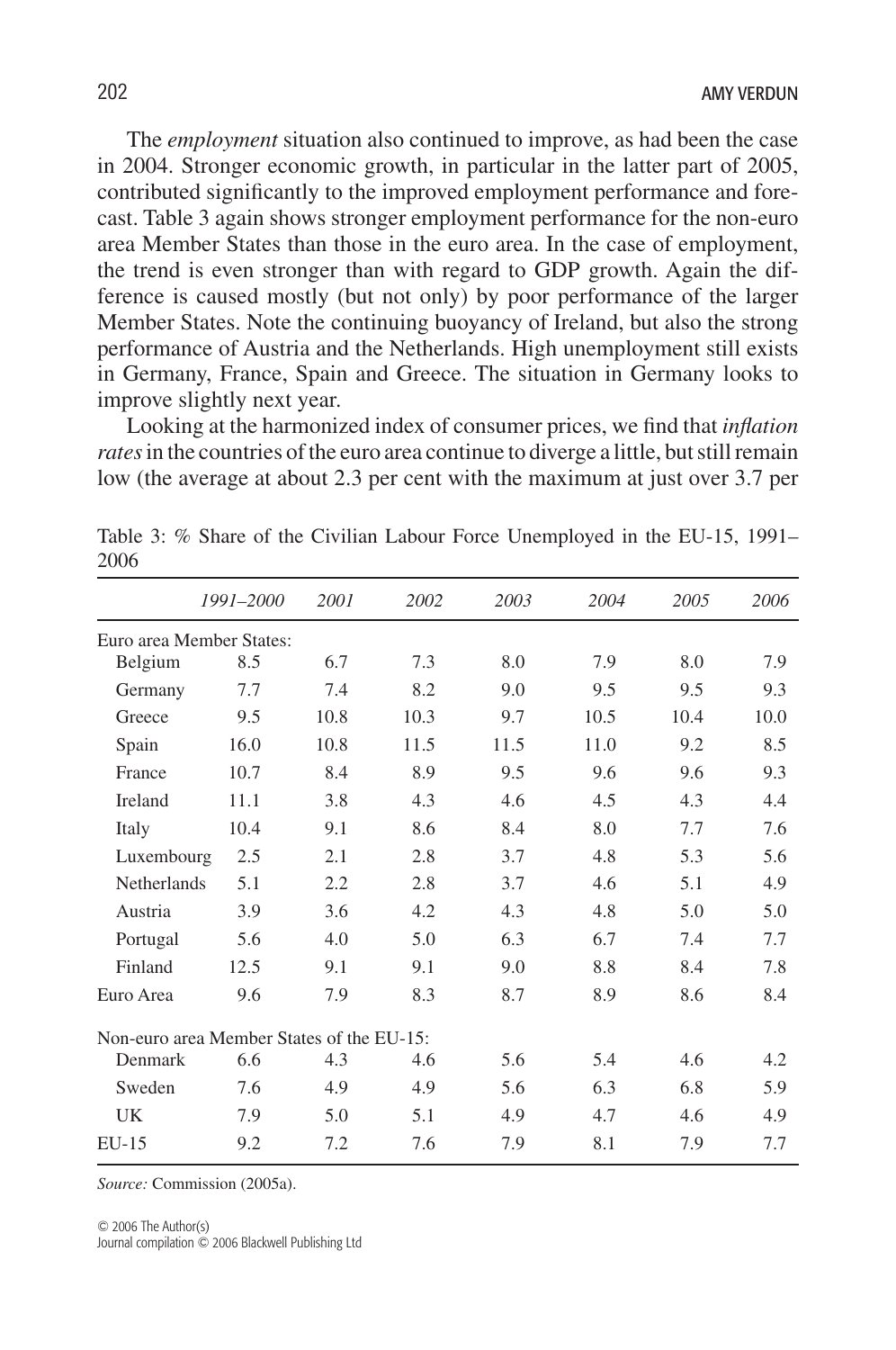cent (Spain) and the minimum at 1.1 per cent (Finland) (Commission, 2005a; see also Figure 1). Inflation in the euro area peaked in September of 2005 (2.6 per cent) in response to the higher oil prices in the wake of Hurricane Katrina, but came down nicely (2.5 per cent in October, 2.4 per cent in November, 2.2 per cent in December 2005 (Eurostat, 2006)).

If we compare the inflation performance with those in the rest of the EU we find that inflation is still diverging among both euro area Member States, the three 'outs' and the new Member States (see Table 4). Inflation in the non-euro area Scandinavian states is low. Those that experienced high inflation rates in 2005 are new Member States eager to join the euro (Estonia and Latvia), but also Greece and Spain, with the latter experiencing higher than average growth rates (on the policies towards EMU of the new Member States, see Johnson in this volume).

Turning to *public finances*, the situation in the EU seemed to have stabilized somewhat. In particular the deficit situation was subject to considerable scrutiny in 2005, because of the reforms in the SGP. Compared to the situation in 2004 in which the average deficit in the euro area was 2.5 per cent, the situation in 2005 had worsened mostly because of the performance of a small group of countries. With the weighted average deficit at 3.0 per cent, it is clear that some members are above the threshold, and in some cases by quite a margin. Greece continued to be a concern with its deficit at 5.7 per cent. Germany and France were also still above the 3.0 ceiling and were both estimated by the Commission by the end of 2005 to be hitting 4.1 per cent, albeit on a downward trend (see Table 5). However, all other Member States are closer to the



Figure 1: Inflation in the Euro Area

*Source:* Commission (2006).

<sup>© 2006</sup> The Author(s) Journal compilation: © 2006 Blackwell Publishing Ltd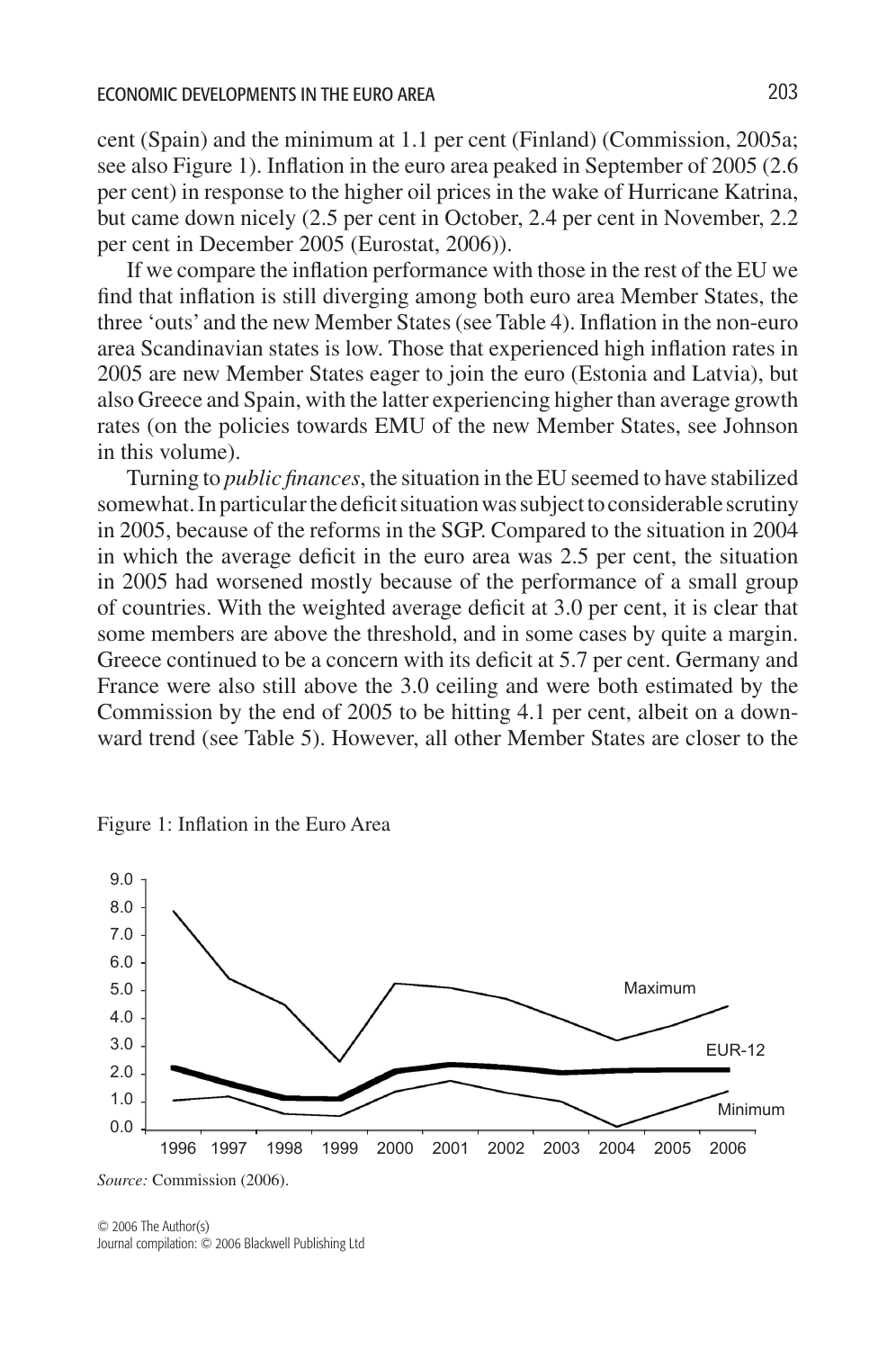|                    |       |      |      |      |      |       |       | U     |       |       |      |      |         |      |      |      |
|--------------------|-------|------|------|------|------|-------|-------|-------|-------|-------|------|------|---------|------|------|------|
|                    | 1991  | 1992 | 1993 | 1994 | 1995 | 1996  | 1997  | 1998  | 1999  | 2000  | 2001 | 2002 | 2003    | 2004 | 2005 | 2006 |
| Belgium            | N/a   | 2.25 | 2.49 | 2.39 | 1.27 | 1.78  | 1.50  | 0.91  | 1.13  | 2.68  | 2.44 | 1.55 | 1.51    | 1.86 | 2.53 | 2.60 |
| Czech Rep.         | N/a   | N/a  | N/a  | N/a  | N/a  | 9.09  | 8.01  | 9.69  | 1.81  | 3.94  | 4.55 | 1.42 | $-0.06$ | 2.56 | 1.58 | 2.90 |
| Denmark            | 2.16  | 1.95 | 0.91 | 1.81 | 2.05 | 2.08  | 1.96  | 1.29  | 2.06  | 2.73  | 2.26 | 2.42 | 1.96    | 0.92 | 1.70 | 2.00 |
| Germany            | N/a   | N/a  | N/a  | N/a  | N/a  | 1.21  | 1.53  | 0.60  | 0.64  | 1.39  | 1.90 | 1.36 | 1.04    | 1.78 | 1.94 | 1.64 |
| Estonia            | N/a   | N/a  | N/a  | N/a  | N/a  | 19.80 | 9.27  | 8.79  | 3.10  | 3.94  | 5.62 | 3.59 | 1.39    | 3.03 | 4.11 | 3.30 |
| Greece             | N/a   | N/a  | N/a  | N/a  | 8.90 | 7.87  | 5.46  | 4.51  | 2.16  | 2.88  | 3.66 | 3.92 | 3.46    | 3.01 | 3.49 | 3.10 |
| Spain              | N/a   | N/a  | 4.87 | 4.63 | 4.58 | 3.56  | 1.87  | 1.77  | 2.23  | 3.48  | 2.83 | 3.59 | 3.10    | 3.05 | 3.38 | 3.27 |
| France             | 3.40  | 2.42 | 2.21 | 1.74 | 1.79 | 2.08  | 1.28  | 0.67  | 0.56  | 1.83  | 1.78 | 1.94 | 2.17    | 2.34 | 1.90 | 2.09 |
| Ireland            | N/a   | N/a  | N/a  | N/a  | 2.80 | 2.15  | 1.26  | 2.13  | 2.46  | 5.27  | 3.98 | 4.72 | 4.00    | 2.31 | 2.18 | 2.50 |
| Italy              | 6.22  | 4.98 | 4.51 | 4.17 | 5.39 | 3.98  | 1.90  | 1.97  | 1.65  | 2.60  | 2.33 | 2.60 | 2.82    | 2.26 | 2.20 | 2.13 |
| Cyprus             | N/a   | N/a  | N/a  | N/a  | N/a  | N/a   | 3.32  | 2.34  | 1.14  | 4.86  | 1.98 | 2.79 | 3.96    | 1.90 | 2.04 | 2.10 |
| Latvia             | N/a   | N/a  | N/a  | N/a  | N/a  | N/a   | 8.06  | 4.29  | 2.13  | 2.64  | 2.53 | 1.95 | 2.94    | 6.19 | 6.90 | 6.00 |
| Lithuania          | N/a   | N/a  | N/a  | N/a  | N/a  | 24.70 | 10.27 | 5.39  | 1.46  | 1.07  | 1.55 | 0.34 | $-1.08$ | 1.17 | 2.66 | 2.80 |
| Luxembourg N/a     |       | N/a  | N/a  | N/a  | N/a  | 1.16  | 1.38  | 0.97  | 1.02  | 3.78  | 2.40 | 2.06 | 2.54    | 3.23 | 3.76 | 4.45 |
| Hungary            | N/a   | N/a  | N/a  | N/a  | N/a  | 23.49 | 18.46 | 14.22 | 9.97  | 9.96  | 9.08 | 5.24 | 4.68    | 6.77 | 3.49 | 2.00 |
| Malta              | N/a   | N/a  | N/a  | N/a  | N/a  | N/a   | 3.92  | 3.70  | 2.29  | 3.04  | 2.51 | 2.61 | 1.94    | 2.72 | 2.53 | 2.60 |
| <b>Netherlands</b> | 3.16  | 2.83 | 1.62 | 2.14 | 1.38 | 1.43  | 1.86  | 1.78  | 2.03  | 2.34  | 5.11 | 3.87 | 2.24    | 1.38 | 1.50 | 2.04 |
| Austria            | 3.08  | 3.48 | 3.16 | 2.70 | 1.62 | 1.78  | 1.16  | 0.82  | 0.51  | 1.96  | 2.30 | 1.70 | 1.30    | 1.95 | 2.11 | 2.10 |
| Poland             | N/a   | N/a  | N/a  | N/a  | N/a  | N/a   | 14.97 | 11.79 | 7.18  | 10.08 | 5.33 | 1.94 | 0.70    | 3.60 | 2.17 | 2.30 |
| Portugal           | 11.43 | 8.86 | 5.93 | 4.97 | 3.97 | 2.93  | 1.89  | 2.22  | 2.17  | 2.80  | 4.41 | 3.68 | 3.26    | 2.51 | 2.13 | 2.70 |
| Slovenia           | N/a   | N/a  | N/a  | N/a  | N/a  | 9.91  | 8.34  | 7.91  | 6.12  | 8.95  | 8.56 | 7.46 | 5.69    | 3.66 | 2.46 | 2.50 |
| Slovakia           | N/a   | N/a  | N/a  | N/a  | N/a  | 5.78  | 6.00  | 6.69  | 10.45 | 12.20 | 7.16 | 3.50 | 8.43    | 7.47 | 2.80 | 3.60 |
| Finland            | 4.54  | 3.25 | 3.33 | 1.61 | 0.40 | 1.07  | 1.22  | 1.34  | 1.32  | 2.94  | 2.67 | 2.01 | 1.30    | 0.14 | 0.77 | 1.40 |
| Sweden             | 8.74  | 1.30 | 4.81 | 2.88 | 2.70 | 0.96  | 1.81  | 1.03  | 0.54  | 1.30  | 2.67 | 1.93 | 2.34    | 1.02 | 0.82 | 1.36 |
| UK                 | 7.54  | 4.24 | 2.53 | 1.98 | 2.73 | 2.49  | 1.81  | 1.56  | 1.35  | 0.80  | 1.22 | 1.27 | 1.36    | 1.34 | 2.05 | 2.22 |
| $EUR-12$           | 4.32  | 3.77 | 3.38 | 2.83 | 2.55 | 2.25  | 1.68  | 1.16  | 1.13  | 2.12  | 2.36 | 2.27 | 2.08    | 2.14 | 2.17 | 2.16 |
| $EU-25$            | N/a   | 3.97 | 3.43 | 2.84 | 2.98 | 3.07  | 2.57  | 2.10  | 1.60  | 2.44  | 2.52 | 2.12 | 1.94    | 2.15 | 2.16 | 2.22 |
| $EUR-15$           | 5.17  | 4.05 | 3.43 | 2.80 | 2.78 | 2.42  | 1.71  | 1.31  | 1.16  | 1.91  | 2.20 | 2.08 | 1.95    | 1.95 | 2.14 | 2.18 |

Table 4: Harmonized Consumer Price Index, Annual % Change

*Source:* Commission (2006).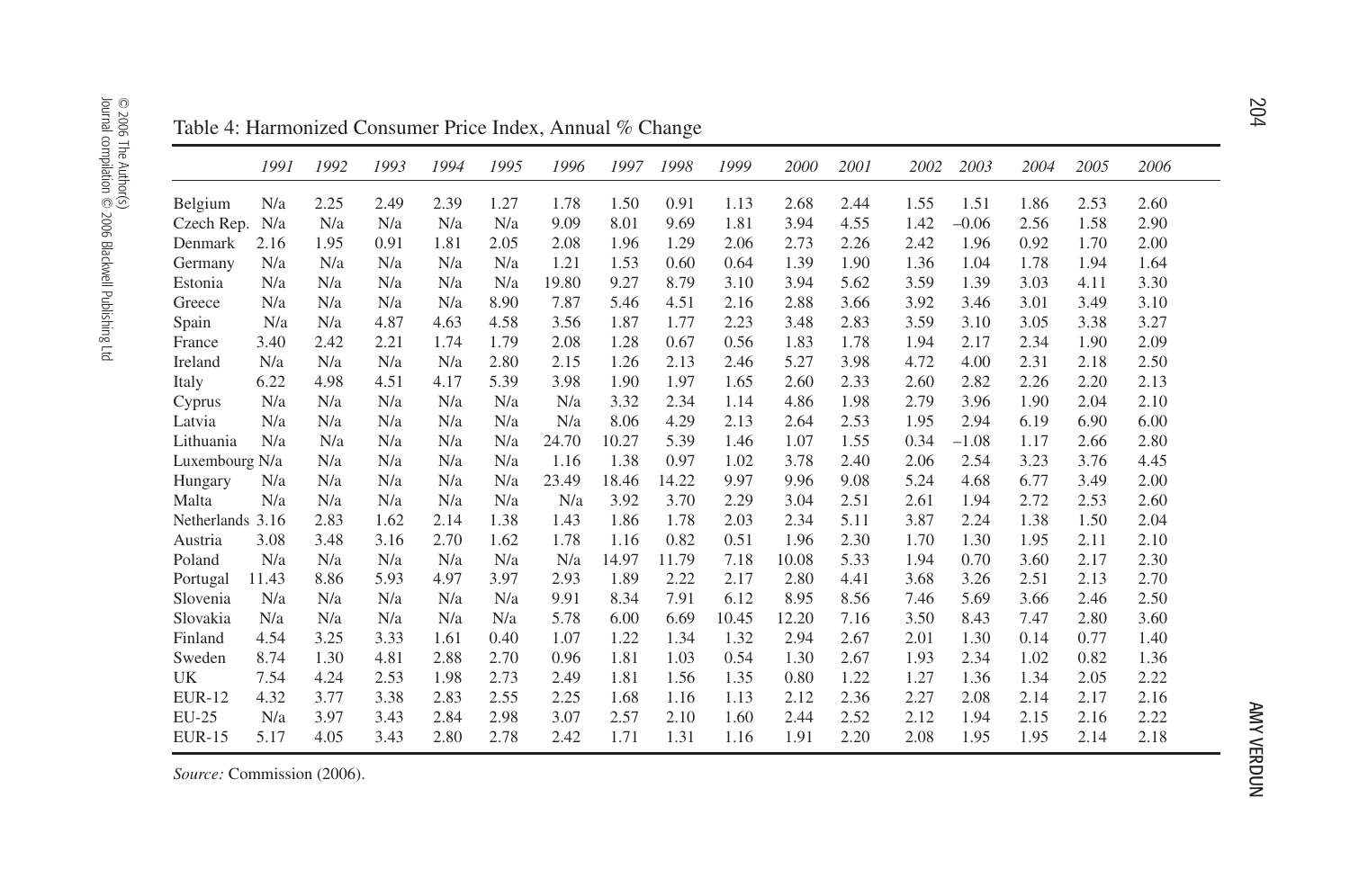#### ECONOMIC DEVELOPMENTS IN THE EURO AREA

|                                          | 1996–2000 | 2001   | 2002   | 2003   | 2004   | 2005   | 2006   |
|------------------------------------------|-----------|--------|--------|--------|--------|--------|--------|
| Euro area Member States:                 |           |        |        |        |        |        |        |
| Belgium                                  | $-1.4$    | $-0.5$ | 0.1    | 0.6    | 0.0    | 0.1    | 0.0    |
| Germany                                  | $-1.7$    | $-1.5$ | 1.3    | $-2.9$ | $-3.8$ | $-4.1$ | $-3.7$ |
| Greece                                   | $-5.2$    | $-3.4$ | $-4.1$ | $-6.1$ | $-4.9$ | $-5.7$ | $-6.6$ |
| Spain                                    | $-2.6$    | $-1.2$ | $-0.9$ | $-0.5$ | $-0.3$ | 0.0    | $-0.1$ |
| France                                   | $-2.6$    | $-1.7$ | $-1.4$ | $-1.5$ | $-3.2$ | $-4.1$ | $-3.7$ |
| <b>Ireland</b>                           | 2.1       | 2.5    | 4.4    | 0.8    | $-0.4$ | 0.2    | 1.4    |
| Italy                                    | $-3.0$    | $-1.7$ | $-0.8$ | $-3.2$ | $-2.7$ | $-3.2$ | $-3.2$ |
| Luxembourg                               | 3.6       | 3.5    | 6.1    | 6.5    | 2.1    | 0.2    | $-1.2$ |
| <b>Netherlands</b>                       | $-0.2$    | 0.6    | 2.1    | $-0.2$ | $-2.0$ | $-3.2$ | $-2.1$ |
| Austria                                  | $-2.3$    | $-2.2$ | $-1.5$ | 0.1    | $-0.4$ | $-1.2$ | $-1.0$ |
| Portugal                                 | $-3.3$    | $-2.7$ | $-2.9$ | $-4.2$ | $-2.8$ | $-2.9$ | $-3.0$ |
| Finland                                  | 1.3       | 2.2    | 7.1    | 5.2    | 4.3    | 2.5    | 2.1    |
| Euro area                                | $-5.1$    | $-1.3$ | 0.1    | $-1.8$ | $-2.5$ | $-3.0$ | $-2.7$ |
| Non-euro area Member States of the EU15: |           |        |        |        |        |        |        |
| Denmark                                  | 1.2       | 2.3    | 3.3    | 2.6    | 1.4    | 1.2    | 2.9    |
| Sweden                                   | 1.2       | 2.5    | 5.1    | 2.5    | $-0.3$ | 0.2    | 1.6    |
| UK                                       | $-0.3$    | 1.0    | 3.8    | 0.7    | $-1.7$ | $-3.3$ | $-3.2$ |
| $EU-15$                                  | $-1.6$    | $-0.7$ | 1.0    | $-1.2$ | $-2.2$ | $-2.9$ | $-2.6$ |

Table 5: Net Lending (+) or Net Borrowing (-) as a % of GDP in EU-15, 1991–2006

*Source:* Commission (2005a).

3.0 per cent ceiling, although the Italian deficit performance started to attract attention again in early 2006. The situation on the deficits was the key subject of the reforms of the SGP discussed in detail below.

## **II. Reform of the Stability and Growth Pact**

The Stability and Growth Pact (SGP) was created in 1997 to serve as a disciplining mechanism once Member States were in the third stage of EMU (Heipertz and Verdun, 2004, 2005). The  $SGP<sup>1</sup>$  specifies the fiscal policy framework set out in Article 104 of the Treaty Establishing the European Community (TEC).

<sup>&</sup>lt;sup>1</sup> The legal text of the SGP consists of (1) Resolution of the European Council on the Stability and Growth Pact (OJ 1997, C 236/1); (2) Council Regulation No. 1466/97 of 7 July 1997 on the strengthening of the surveillance of budgetary positions and the surveillance and co-ordination of economic policies (OJ 1997, L 209/1 as amended by Council Regulation 1055/105 of 27 June 2005); and (3) Council Regulation No. 1467/97 on speeding up and clarifying the implementation of the excessive deficit procedure (OJ L 209/6 as amended by Council Regulation 1056/2005).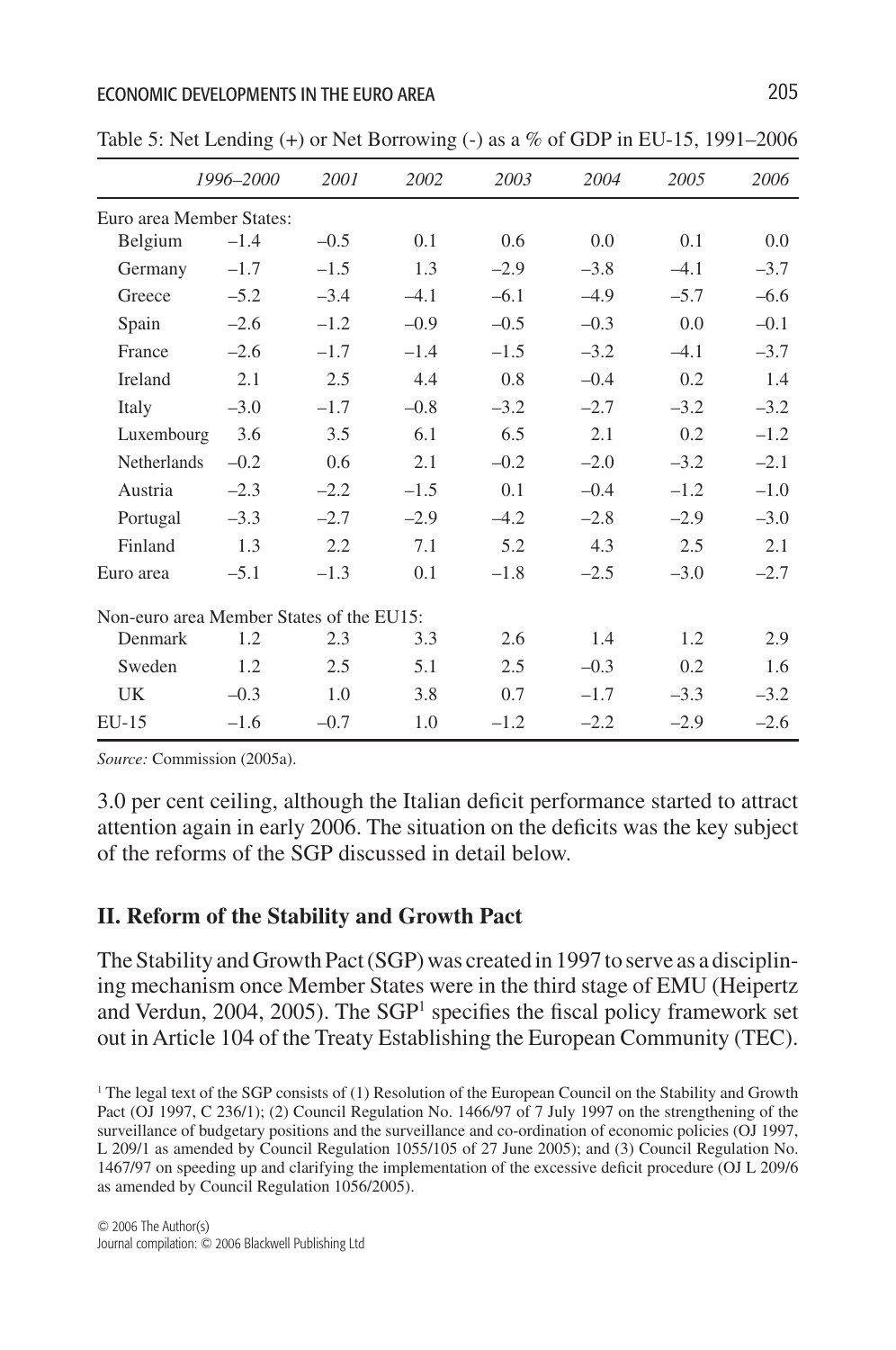Since the start of stage three of EMU on 1 January 1999, attention has been paid to how the SGP would be implemented. In the 2001 and 2002 so-called 'early warnings' were given, and the excessive deficit procedure was started against some Member States such as Portugal, Germany and France, that were running deficits in excess of 3 per cent of GDP. These Member States were supposed to correct the excessive deficits within a year, which Portugal did, but Germany and France did not. In 2003 the Commission proposed that the next step of disciplinary action, which envisages the imposition of sanctions, be taken against France and Germany, but the Council of Ministers of Economic and Financial Affairs (Ecofin) decided on 25 November 2003 not to adopt the Commission proposal. Instead, it decided that application of the SGP in the cases of France and Germany be interrupted. This decision effectively put the excessive deficit procedure for these two countries into limbo.

The Commission challenged Ecofin's decision before the European Court of Justice (ECJ). In July 2004 the ECJ ruled that the Council indeed *had the right* not to adopt the Commission's proposal, but it *could not* adopt provisions on its own without a proposal by the Commission (see Dougan, 2005, pp. 93–5). In the light of the resulting difficult political situation, it was considered necessary to review the SGP, which eventually happened in the spring of 2005.

Critics had been making the case that the SGP was too rigid. It put too much emphasis on the needs of the euro area to be protected against freeriding behaviour of some Member States, which happens if they run excessive deficits, at the expense of allowing Member States the flexibility and autonomy to take fiscal measures aimed at stabilizing their domestic economies. These observers became more vocal in 2003–04 and argued that the SGP should be relaxed (Enderlein, 2004). The principles of the SGP, however, are firmly embedded in the Treaty on European Union, and the SGP provisions in a sense are merely a clarification of the provisions in the Treaty. Hence, it was not a feasible option to abandon the SGP altogether, but rather to make sure that a reformed SGP would make for better compliance and greater sensitivity to some of the Member States' difficulties.

A review of the SGP was initiated in September 2004 and was concluded in the spring of 2005 and the final regulations were adopted in June 2005 (Almunia, 2005). The preventive arm of the SGP has been strengthened by making the rules more differentiated and focused on the medium term. The new provisions seek to pay proper attention to the fundamentals of fiscal sustainability when setting budgetary objectives. More attention will be paid to the debt level than was the case before. In the future, the medium-term budgetary objective of a Member State will be determined by its current debt ratio and potential economic growth. This means in practice that Member States with a combination of low debt and high potential economic growth should be allowed to run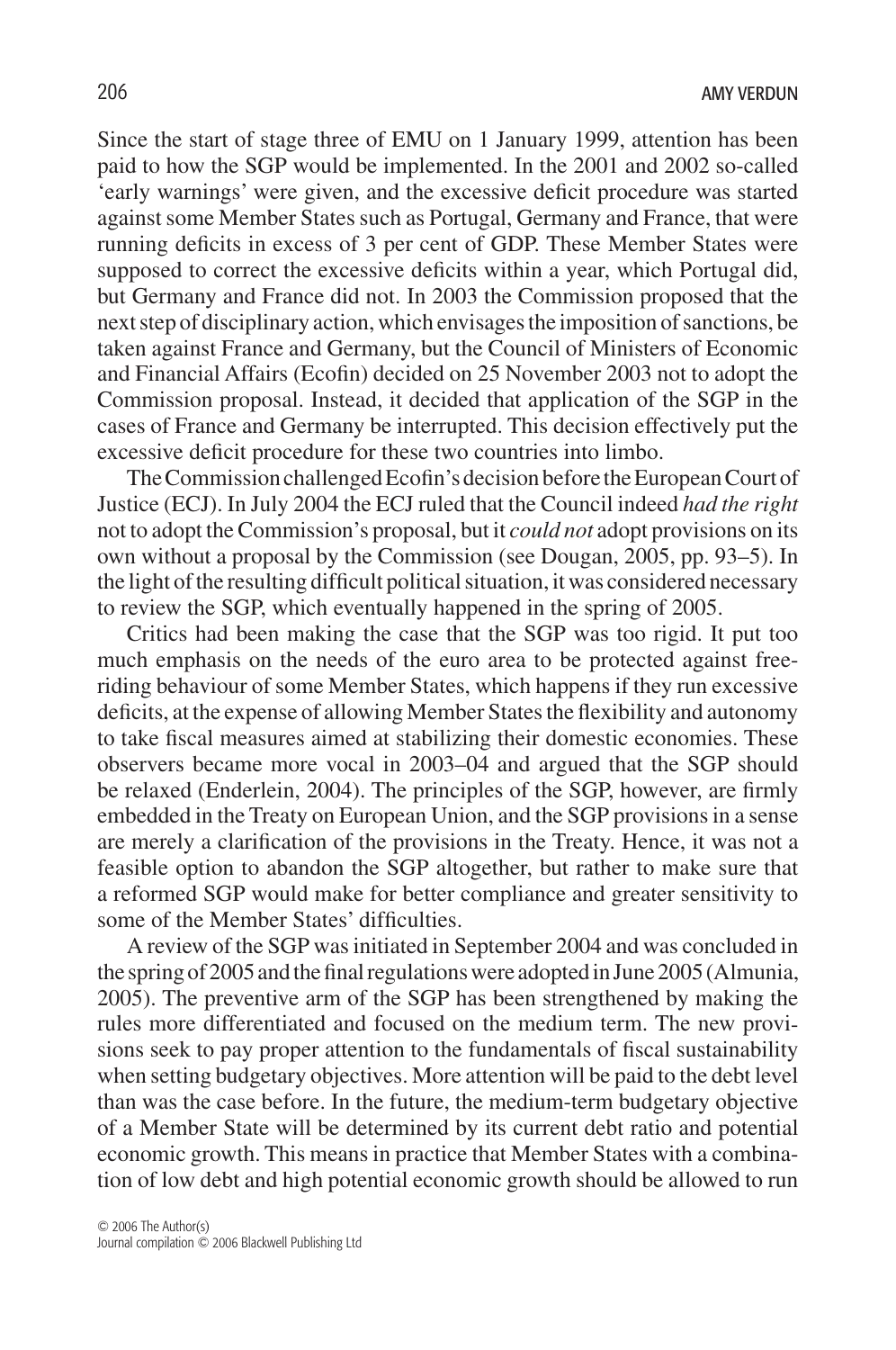a small deficit over the medium term, whereas those with high debt and low potential growth will have to keep a balanced budget or a surplus. The preventive arm of the SGP is further strengthened by the Member States' commitment actively to consolidate public finances under favourable economic conditions. Furthermore, it has been envisaged that the Commission may act and give 'policy advice' if this consolidation does not occur often enough.

The revised SGP includes provisions that seek to facilitate the choices of Member States that are considering going through major structural reforms. The new SGP allows Member States to be given more flexibility if major structural reforms have direct long-term cost-saving effects and verifiably improve fiscal sustainability. In this way, the new rules have tried to encourage the Lisbon agenda reforms, whilst still aiming at fiscal discipline. The timing of some corrective measures has also been extended. The one-year deadline for the correction of an excessive deficit has been extended by an additional year, as it is very difficult to correct a deficit within only one year.

Since 2003 there have been numerous cases of opening an excessive deficit procedure against Member States. Some, such as the Netherlands, had been opened and were closed. By the end of 2005 procedures were ongoing in at least five euro area countries: Greece, France, Germany, Italy and Portugal (second time). The new SGP gives them a little more time. In some circumstances that should enable them to argue why they need more room for manœuvre. Nevertheless it is expected that it will still be difficult for these countries to bring down their deficits or to argue for a prolonged period of deficits exceeding the reference value of 3 per cent of GDP.

#### **III. Policies of the European Central Bank**

The ECB sets the monetary policy for the entire euro area. Since its creation, the ECB has taken the euro area as a whole as its reference point. In determining policy, the Member State economies are weighted proportionally to their economic size in the euro area economy. The ECB has typically kept interest rates unchanged even when commentators have pointed to weak economic growth (and argued that the ECB should reduce rates), or called on the ECB to increase interest rates to increase the value of the euro, as was the case in 2002. In 2005 there was not that much pressure on the ECB regarding the value of the euro, compared to earlier years, even though there was still pressure on the ECB to lower rates (or not increase rates) in order to improve the prospects of economic growth. The ECB did not respond to these demands.

Even though the ECB values proportionally the Member States' economies in determining its policy, the effect of the single interest rate has been divergent. In some countries, such as Ireland, the ECB's interest rate was generally seen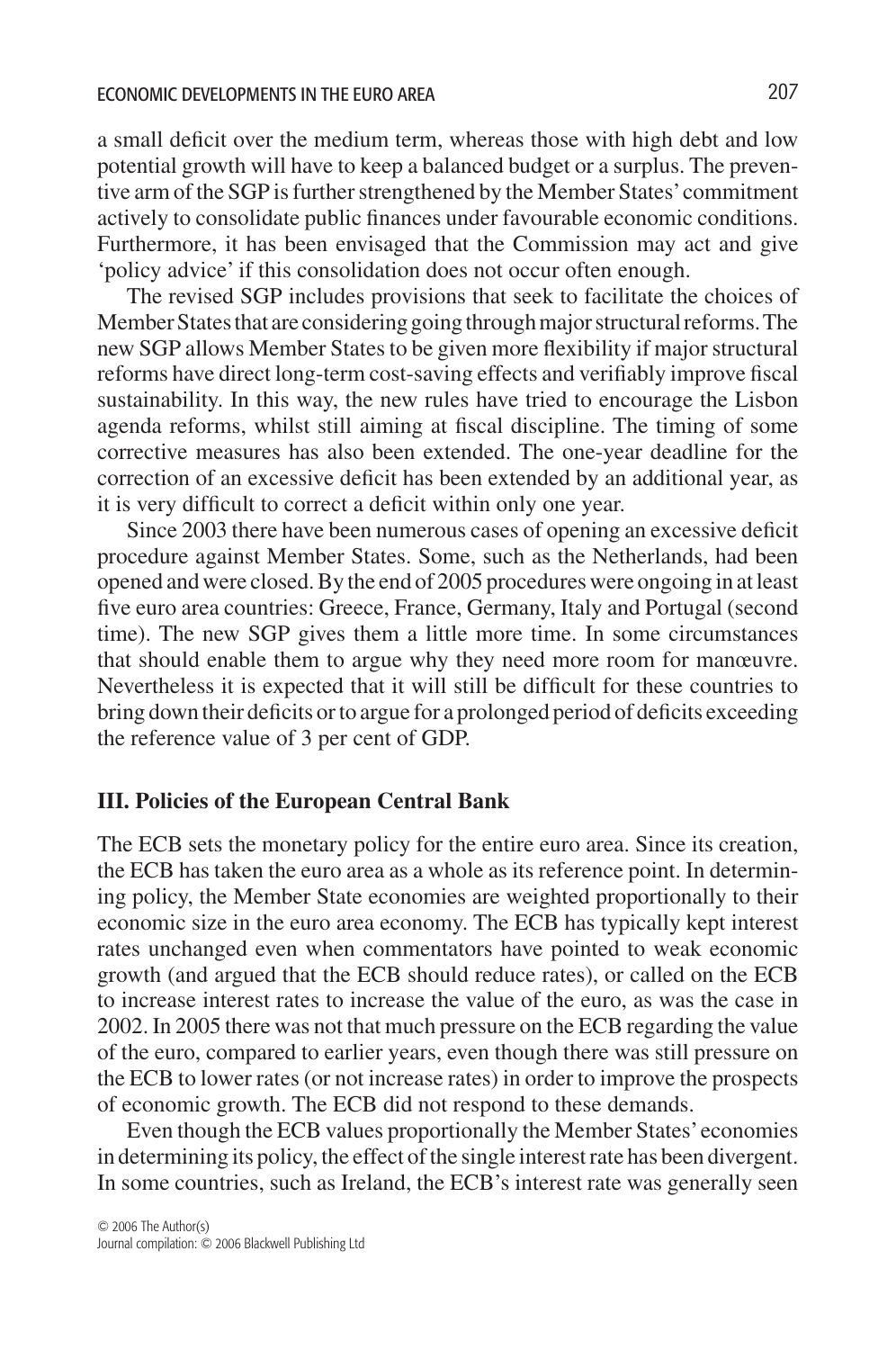as too low. In others, such as Germany, the interest rate was seen as too high. Nevertheless, as we saw in 2004, economic growth and inflation rates were not wildly out of sync with one another (see Table 2 above).

In 2004 and during almost all of 2005 the ECB kept rates unchanged. Only on 1 December 2005 did it increase interest rates by 25 basis points (a second 25 basis point increase occurred on 2 March 2006). As a result, the key interest rate in the euro area in April 2006 is 2.5 per cent compared to a primary credit rate of 5.25 in the US.

The ECB has focused on pursuing monetary policy with a view only to maintaining price stability. It has unilaterally explained that price stability means maintaining inflation at or below 2 per cent over the medium term. It has refused to deal with matters related to economic growth, employment, or economic activity more generally, or the costs associated with keeping interest rates relatively high to secure low inflation. Instead it focuses merely on low inflation, arguing that low inflation ultimately leads to growth (Trichet, 2006).

#### **IV. External Dimension of the Euro**

The most immediate external dimension of the euro concerns those EU Member States that wish to join EMU. Along with having to meet the SGP targets, the EMU aspirants must join the exchange rate mechanism (ERM)-II, under which their currencies have to stay within 15 per cent (plus or minus) of the agreed parity for two years. The new Member States are working on meeting those criteria, just as euro area Member States did before joining EMU (see Johnson in this volume).

The euro lost considerable value against other major currencies during 2005. At the beginning of 2005 there were real concerns, carried over from 2004, that the euro was overvalued and was disrupting the competitiveness of the euro area economy. As the year progressed and the euro fell, however, these concerns became less vocal. Towards the end of 2005, the concern was less with the euro than with whether the US dollar could be facing a major depreciation in value.

The value of the euro remains an issue of much discussion as it has fluctuated quite considerably in value. Following its introduction at \$1.17 it fell to \$0.825 on 26 October 2000. Between summer 2001 and late 2004 it rose, peaking at \$1.36 on 28 December 2004. In 2005 the euro was initially still quite high at around \$1.30, but roughly stabilized around \$1.20 (see Figure 2). Even though significant currency fluctuations occurred in the mid- to late-1980s, fluctuations of this magnitude (one could say of 30 per cent in the first few years) led to considerable concern about the external value of the euro.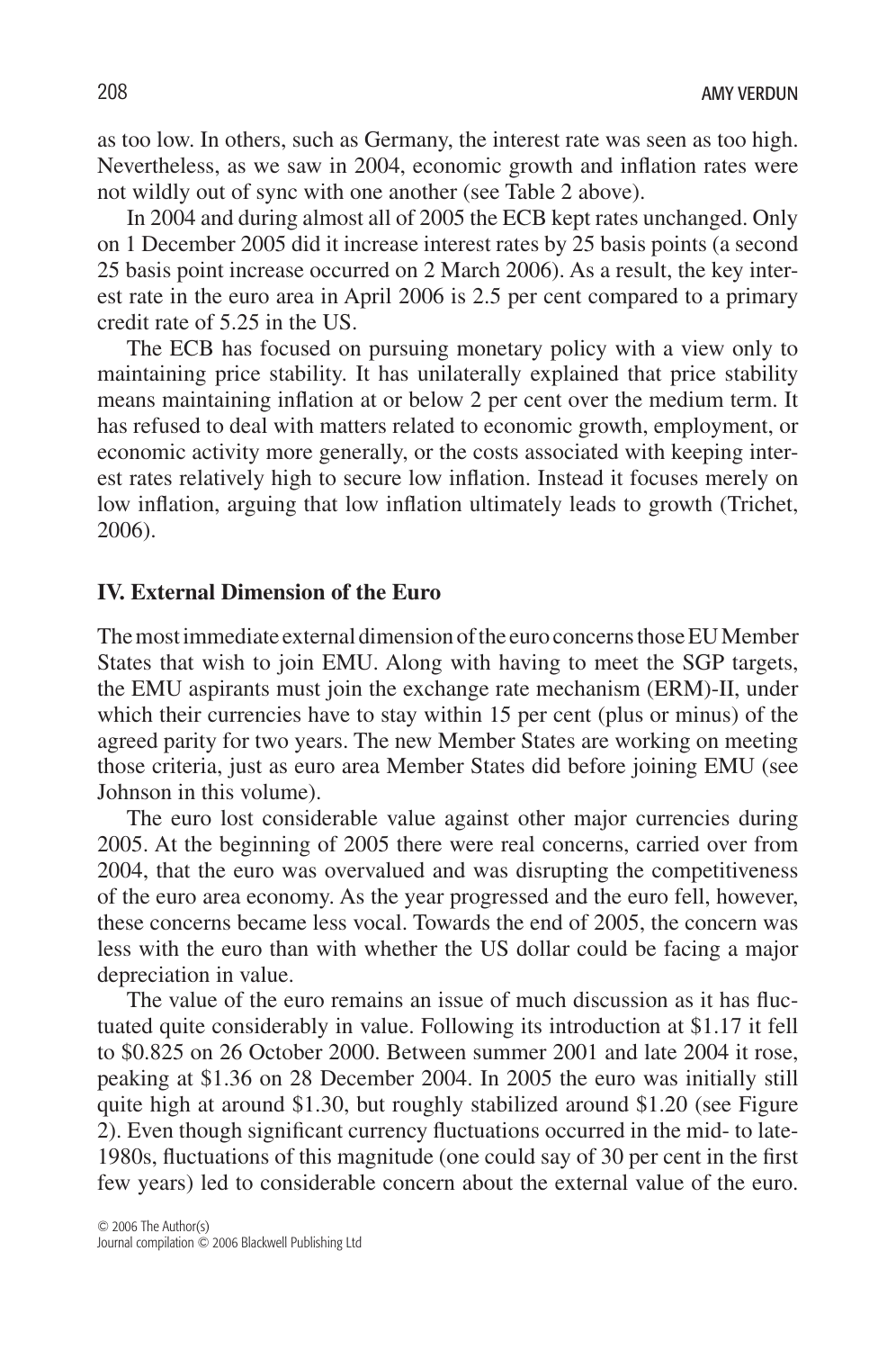

Figure: US–Euro Exchange Rates January 1999–January 2006

*Source:* European Central Bank.

During 2005, however, the fluctuation *vis-à-vis* the US dollar was more in the 10 per cent range, which is much more common. Indeed the relevance of currency fluctuations depends largely on the size of the import/export sector of the euro area economy with the countries outside that area. Consequently, as the Member States of the euro area trade considerably more with each other than those outside the euro area, the effect of a high or low euro may not in fact be as influential on the economy as the symbolism of the fluctuation.

## **V. EU Politics in 2005 and the Dutch and French Referendums**

The rejection of the Treaty establishing a Constitution for Europe in referendums in France and the Netherlands pointed to the symbolic role of the euro in domestic politics (on the referendums, see Taggart in this volume). The referendums are interesting for developments in the euro area in a number of ways. First, the euro figured in the 'no' campaigns of both countries. In the Netherlands the 'expensive euro' was used as an argument. In France the leftof-centre parties argued that the EU was synonymous with neo-liberalism (or 'Anglo-Saxon' market mechanisms). Moreover, in Italy in spring 2005, some argued that Italy should leave the euro area. These statements were mostly received with some ridicule as it was quickly pointed out that the Italian government would have to pay much more to service its large debt (over 100 per cent GDP) if it had to borrow in the marketplace without the support of the other EU Member States.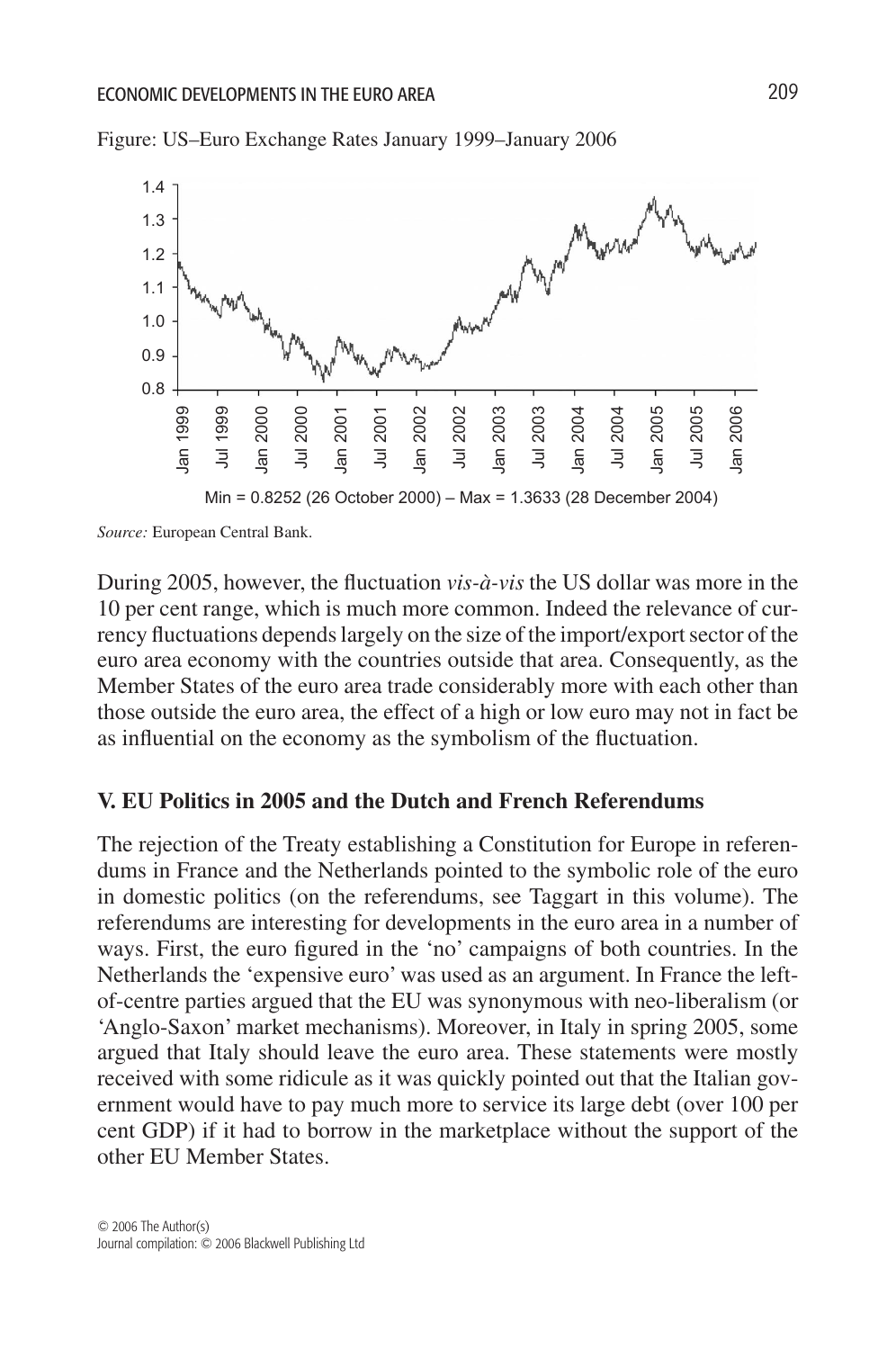## **Conclusion**

The euro area experienced a year of slow economic growth amidst a global economy that was picking up speed. The main issue of 2005 was how to get the euro economy back on track. With the provisions in the Treaty requiring that deficits be capped at 3 per cent of GDP, backed up by the SGP in case countries were to exceed those ceilings, the remaining strategies to encourage growth were reduced largely to adopting microeconomic reforms. This is especially the case for those countries that face the need to reform pensions or healthcare in the light of demographic changes. Thus the reforms on which governments are embarking now are likely to start to have an impact only in the years to come. The 2005 reforms of the SGP focused on permitting greater flexibility in the application of the SGP's rules for those Member States embarking on these kinds of reform.

The reform of the SGP had become necessary following the November 2003 Council decision and the 2004 ECJ ruling that found the Council conclusions illegal. It is as yet unclear what the impact of the revised SGP will have on the governance of EMU.

During 2005 the ECB pursued monetary policy very much in line with what it had done in the first years of its existence. It strongly signalled its commitment to price stability by leaving interest rates largely unchanged throughout 2005, with the exception of December 2005 when it raised its rate in response to the inflationary pressures resulting mainly from higher fuel prices.

The outlook for 2006 is that it is generally believed that the economy is picking up, even in the larger economies of the euro area. The ECB's policies are – predictably – still predominantly focused on containing inflation. In its statement in April the ECB signalled a possible increase in interest rates foreseen for July. All in all the euro area economies are seeking ways to increase their economic growth. Those countries with excessive deficits have been given some more flexibility under the SGP, but it still has some teeth. How the reformed SGP is applied will be something to watch in 2006.

#### **Key Readings**

- Commission (2005b) offers an oversight of the EU economy until October 2005 and gives a balanced view of the challenges and opportunities that have faced the EU in 2005 and those that lie ahead. This particular issue is devoted to 'globalization'.
- de Grauwe (2005) offers an overview of the issues related to EMU from an economic perspective, providing various models and analytical tools to study the issues at stake in the creation of EMU.
- Hosli (2005) provides a brief overview of the history and policies of EMU, the structure of the ECB and the role of the euro in the international system.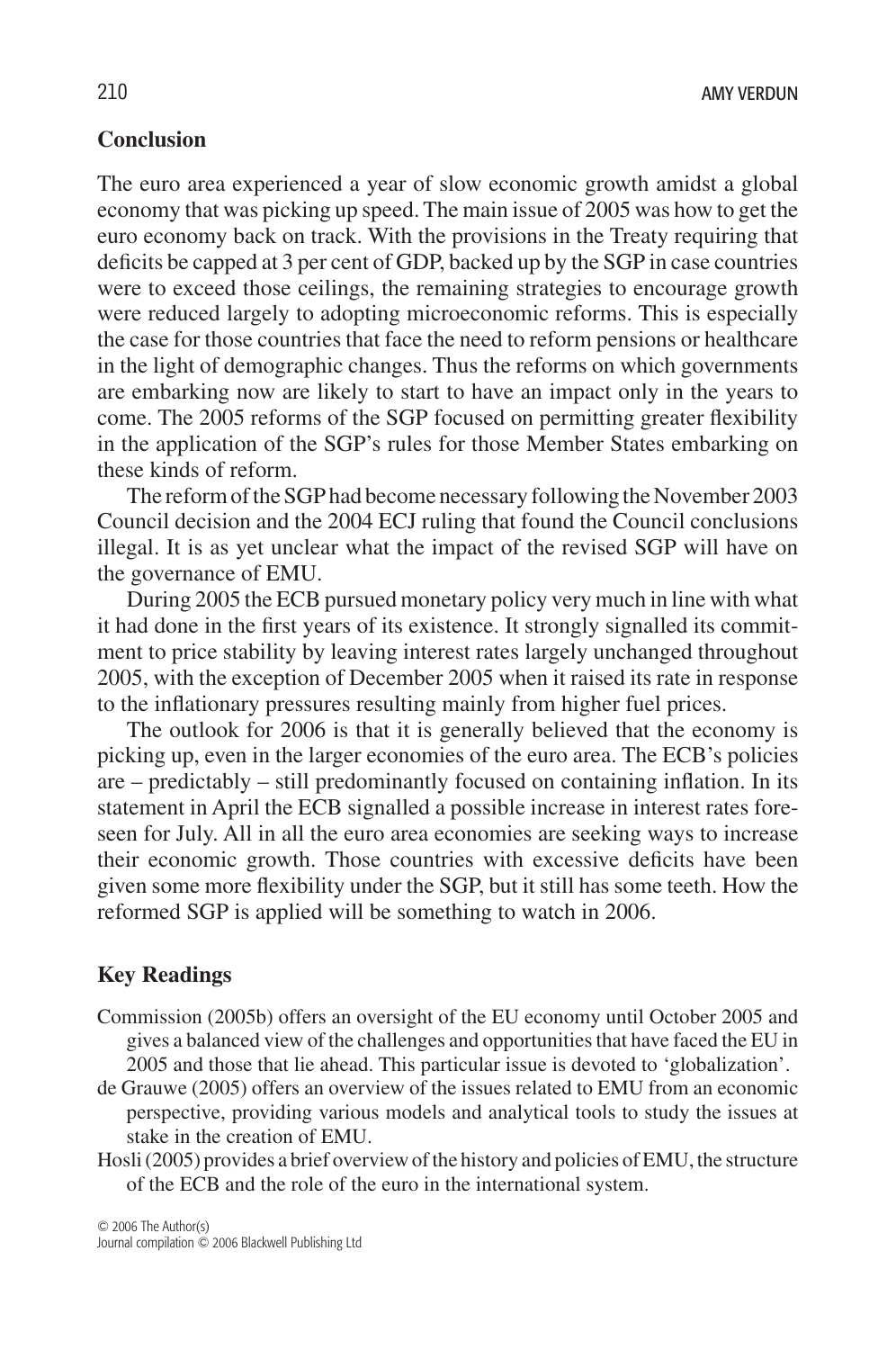- Howarth and Loedel (2005) give a general introduction to the ECB's history, design, organization and governance. It offers various theoretical approaches to the ECB, a review of national perspectives on central bank independence and accountability. It also reviews its first years of operation.
- OECD (2005) offers an oversight of the economic situation and the policies of the euro area to 13 June 2005.

## **References**

- Almunia, J. (2005) 'Fiscal Discipline and the Reform of the Stability and Growth Pact'. Speech 05/404, Warsaw 30 June.
- Buti, M. and Pench, L. (2004) 'Why Do Large Countries Flout the Stability Pact? And What Can Be Done About It?'. *Journal of Common Market Studies*, Vol. 42, No. 5, pp. 1025–32.
- Commission of the European Communities (2005a) *Economic Forecasts*, Autumn. Directorate-General for Economic and Financial Affairs, Brussels.
- Commission of the European Communities (2005b) 'The EU Economy 2005 Review' *European Economy,* No. 6, November.
- Commission of the European Communities (2006) 'Harmonised Index of Consumer Prices'. Available at «http://www.europa.eu.int/comm/economy\_finance/indicators/ key euro area/keyeuroarea en.htm».
- Dougan, M. (2005) 'Legal Developments'. *JCMS Annual Review,* Vol. 43, pp. 89–107.
- Enderlein, H. (2004) 'Break It, Don't Fix It'. *Journal of Common Market Studies*, Vol. 42, No. 5, pp. 1039–46.
- Eurostat (2006a) 'Euro-indicators News Release'. 34/2006, 16 March.
- Eurostat (2006b) 'Harmonised Consumer Price Index'. Data provided by the Commission services, DG Ecofin. Also available at «http://epp.eurostat.cec.eu.int/».
- Grauwe, P. de (2005) *Economics of Monetary Union*, 6th edn (Oxford: Oxford University Press).
- Grimwade, N. (2005) 'Developments in the Economies of the "Fifteen"'*. The European Union: Annual Review 2004/2005,* Vol. 43, pp. 181–99.
- Heipertz, M. and Verdun, A. (2004) 'The Dog that Would Never Bite? On the Origins of the Stability and Growth Pact'. *Journal of European Public Policy*, Vol. 11, No. 5, pp. 765–80.
- Heipertz, M. and Verdun, A. (2005) 'The Stability and Growth Pact Theorizing a Case in European Integration'. *Journal of Common Market Studies,* Vol. 43, No. 5, pp. 963–84.
- Hosli, M.O. (2005) *The Euro: A Concise Introduction to European Monetary Integration* (Boulder, CO: Lynne Rienner).
- Howarth, D. and Loedel, P. (2005) *European Central Bank. The New European Leviathan?* 2nd edn (Basingstoke: Palgrave).
- IMF (2005) *World Economic Outlook* (Washington DC: International Monetary Fund).

© 2006 The Author(s)

Journal compilation: © 2006 Blackwell Publishing Ltd